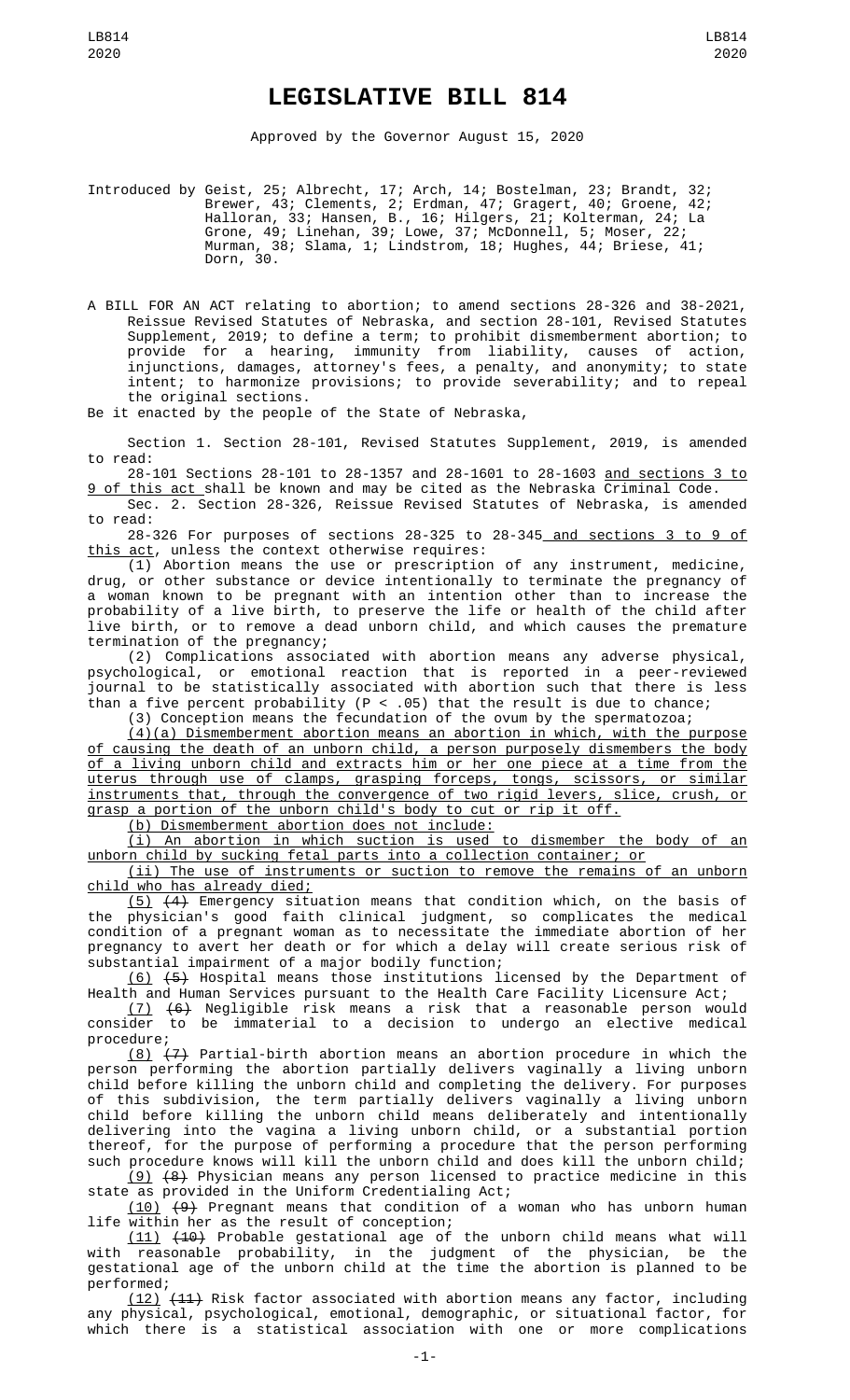associated with abortion such that there is less than a five percent probability (P < .05) that such statistical association is due to chance. Such information on risk factors shall have been published in any peer-reviewed journals indexed by the United States National Library of Medicine's search services (PubMed or MEDLINE) or in any journal included in the Thomson Reuters Scientific Master Journal List not less than twelve months prior to the day preabortion screening was provided;

(13) (12) Self-induced abortion means any abortion or menstrual extraction attempted or completed by a pregnant woman on her own body;

(14) (13) Ultrasound means the use of ultrasonic waves for diagnostic or therapeutic purposes, specifically to monitor an unborn child;

(15) (14) Viability means that stage of human development when the unborn child is potentially able to live more than merely momentarily outside the womb of the mother by natural or artificial means; and

(16) (15) Woman means any female human being whether or not she has reached the age of majority.

Sec. 3. (1) It shall be unlawful for any person to purposely perform or attempt to perform a dismemberment abortion and thereby kill an unborn child unless a dismemberment abortion is necessary due to a medical emergency as defined in subdivision (4) of section 28-3,103.

(2) A person accused in any proceeding of unlawful conduct under subsection (1) of this section may seek a hearing before the Board of Medicine and Surgery on whether the performance of a dismemberment abortion was necessary due to a medical emergency as defined in subdivision (4) of section 28-3,103. The board's findings are admissible on that issue at any trial in which such unlawful conduct is alleged. Upon a motion of the person accused, the court shall delay the beginning of the trial for not more than thirty days to permit such a hearing to take place.

(3) No woman upon whom an abortion is performed or attempted to be performed shall be liable for performing or attempting to perform a dismemberment abortion. No nurse, secretary, receptionist, or other employee or agent who is not a physician, but who acts at the direction of a physician, shall be liable for performing or attempting to perform a dismemberment abortion. No pharmacist or other individual who is not a physician, but who fills a prescription or provides instruments or materials used in an abortion at the direction of or to a physician, shall be liable for performing or attempting to perform a dismemberment abortion.

Sec. 4. <u>(1) A cause of action for injunctive relief against a person who</u> has performed a dismemberment abortion in violation of section 3 of this act may be maintained by:

(a) A woman upon whom such a dismemberment abortion was performed;

(b) If the woman had not attained the age of nineteen years at the time of the dismemberment abortion, a person who is the parent or guardian of the woman upon whom such a dismemberment abortion was performed; or

(c) A prosecuting attorney with appropriate jurisdiction.

(2) The injunction shall prevent the defendant from performing or attempting to perform dismemberment abortions in this state in violation of section 3 of this act.

(3) A cause of action may not be maintained by a plaintiff if the pregnancy resulted from the plaintiff's criminal conduct.

Sec. 5. <u>(1) A cause of action for civil damages against a person who</u> performed a dismemberment abortion in violation of section 3 of this act may be maintained by:

(a) Any woman upon whom a dismemberment abortion has been performed in violation of section 3 of this act;

(b) The father of the unborn child, if married to the woman at the time the dismemberment abortion was performed; or

(c) If the woman had not attained the age of nineteen years at the time of the dismemberment abortion or has died as a result of the abortion, the maternal grandparents of the unborn child.

(2) No damages may be awarded a plaintiff if the pregnancy resulted from the plaintiff's criminal conduct.

(3) Damages awarded in such an action shall include money damages for all injuries, psychological and physical, occasioned by the dismemberment abortion.

Sec. 6. (1) If judgment is rendered in favor of the plaintiff in an action described in section 4 or 5 of this act, the court shall also render judgment for reasonable attorney's fees in favor of the plaintiff against the defendant.

(2) If judgment is rendered in favor of the defendant in an action described in section 4 or 5 of this act and the court finds that the plaintiff's suit was frivolous and brought in bad faith, the court shall render judgment for reasonable attorney's fees in favor of the defendant against the plaintiff.

(3) No attorney's fees may be assessed against the woman upon whom an abortion was performed or attempted to be performed except in accordance with subsection (2) of this section.

Sec. 7. <u>The intentional and knowing performance of an unlawful</u> dismemberment abortion in violation of section 3 of this act is a Class IV felony.

Sec. 8. In every civil, criminal, or administrative proceeding or action brought under sections 3 to 7 of this act, the court shall rule whether the anonymity of any woman upon whom an abortion has been performed or attempted to be performed shall be preserved from public disclosure if she does not give her